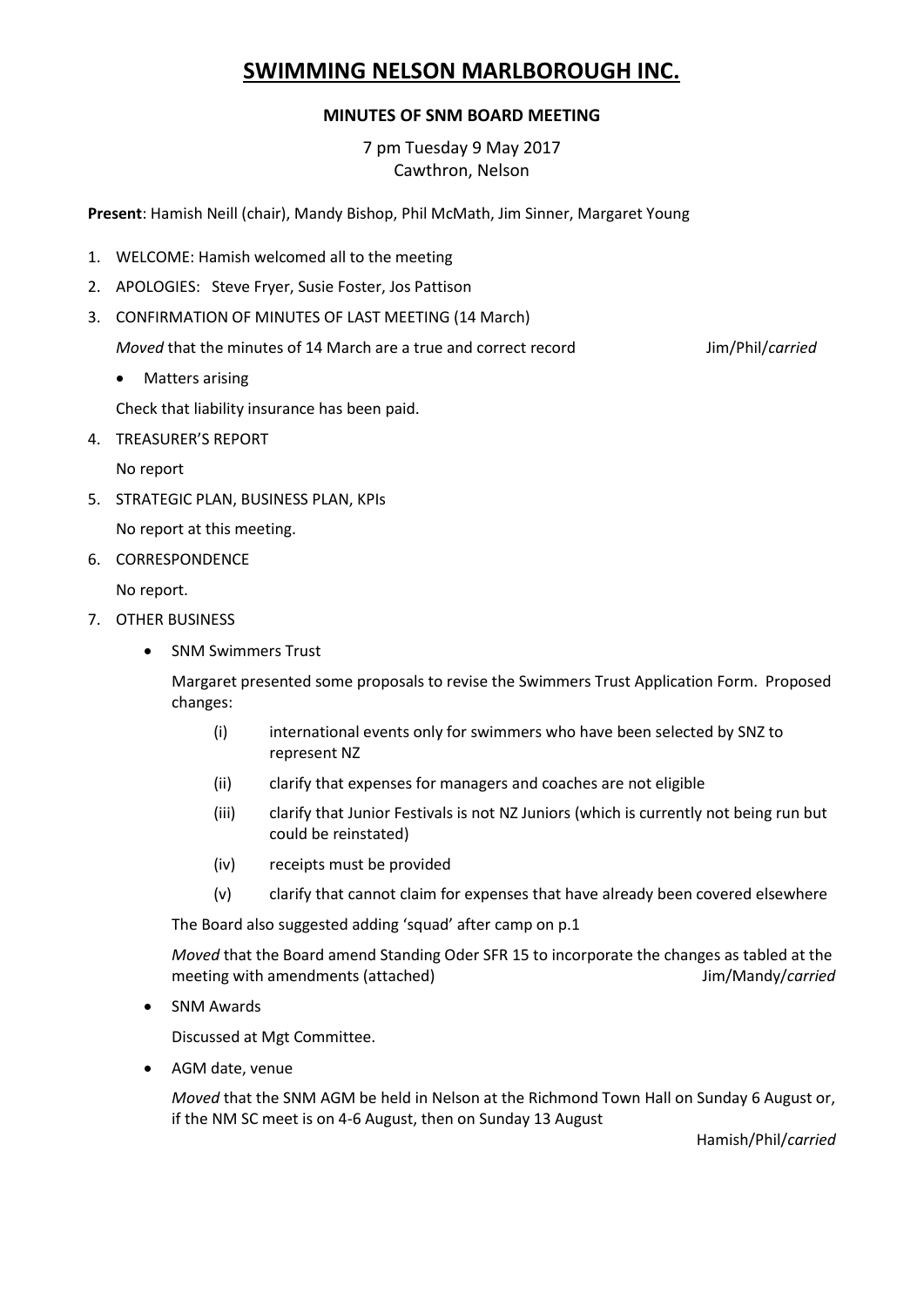Criteria for Wendy Fryer Cup

*Moved* that the Board agree that, for the purpose of scoring the Wendy Fryer Cup, that Junior Festival is not the same as NZ Juniors and therefore does not score any points and that the Board will review the criteria for next year at a subsequent meeting

Jim/Mandy/*carried*

Roles of SNM Board and SNM Mgt Committee

Hamish noted that Board and Mgt Cttee are here to represent the interests of the region's clubs and swimmers.

• Other

Margaret advised that she will be stepping down from the Awards Committee and the Swimmers Trust Committee as of this AGM. She has someone in mind to recommend to the Board as her replacement. The Board expressed a massive thanks to Margaret for her contribution over many years to swimming in the region.

NEXT BOARD MEETING – 11 July (immediately preceding May Management Committee meeting)

The meeting closed at 7:30 pm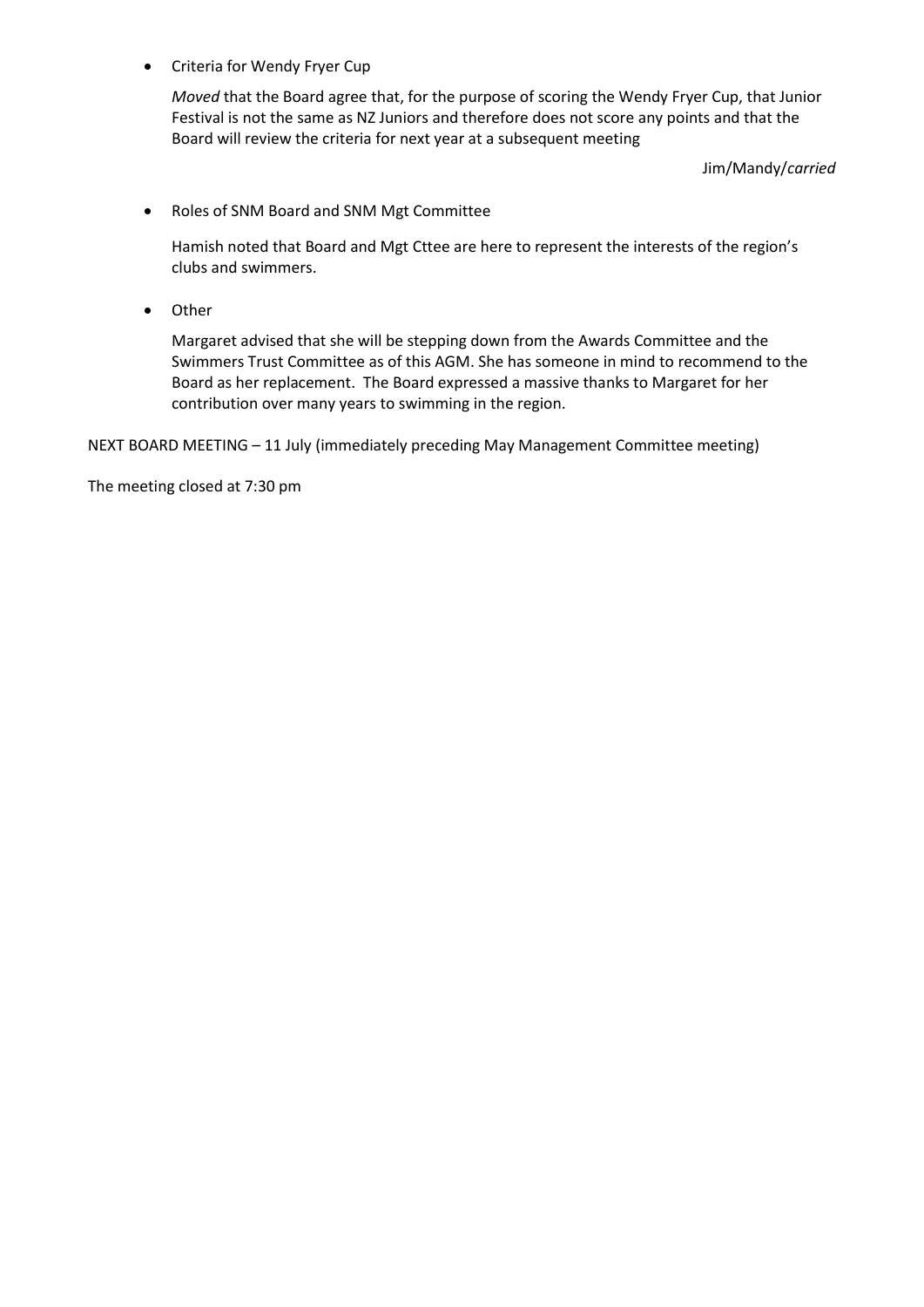# **SFR 15 Swimmers Application Form (Updated)**

Applications are invited for some financial assistance as a reimbursement of travel expenses only. Eligible events are  $\pm$ o-International Events to which a swimmer has been selected by SNZ to represent New Zealand, National Opens, National Age Groups, and NZ Junior Championships (NOT Junior Festivals), and travel and camp/squad fees for Swim Camps or Squads under the auspices of Swimming New Zealand. Expenses of managers and coaches are not eligible for funding.

- 1. One application per swimmer per year
- 2. Priority will be given to applications relating to events in the following order International Events, NZ Opens, NZ Age Groups, NZ Swim Camps & NZ Juniors – and within these events to the highest place getters.

*Please refer to the Terms of Reference for further details with regards to applying for reimbursement of expenses from the Swimming Nelson Marlborough Inc Swimmers Fund.*

2. Applicants are not to make contact with the Swimmers Fund Committee at any stage.

Applications close **31 May** each year and must be posted to:

Swimming Nelson Marlborough Inc. Swimmers Fund Committee (Confidential) P O Box 165, Nelson 7040

### 3. **Applications close 31 May 2017.**

|                             | Full Name of Applicant:                         |                                                                                                                                                                                                         |
|-----------------------------|-------------------------------------------------|---------------------------------------------------------------------------------------------------------------------------------------------------------------------------------------------------------|
|                             |                                                 |                                                                                                                                                                                                         |
|                             | Phone: D.O.B.:                                  |                                                                                                                                                                                                         |
|                             |                                                 | Reg number                                                                                                                                                                                              |
|                             | Coach: Club: Club:                              |                                                                                                                                                                                                         |
| (receipts must be attached) | the expenses for which reimbursement is sought: | Application Details: Receipts for tickets and all other travel costs must be provided or your<br>application may be declined. Please list the receipts included with this application, elearly identify |

How much are you requesting for reimbursement (maximum of \$500):

Please list your best **three** achievements in the last 12 months (e.g. Date/Event/Time/Placing of best swimming performance or performance achieved to reach a SNZ Camp):

\_\_\_\_\_\_\_\_\_\_\_\_\_\_\_\_\_\_\_\_\_\_\_\_\_\_\_\_\_\_\_\_\_\_\_\_\_\_\_\_\_\_\_\_\_\_\_\_\_\_\_\_\_\_\_\_\_\_\_\_\_\_\_\_\_\_\_\_\_\_\_\_\_\_\_\_\_\_\_\_

Please give details of NZ Squad status (if any) e.g. Youth/National/Elite:

 $\overline{a}$ 

Please identify your main targets/goals for the next year:\_\_\_\_\_\_\_\_\_\_\_\_\_\_\_\_\_\_\_\_\_\_\_